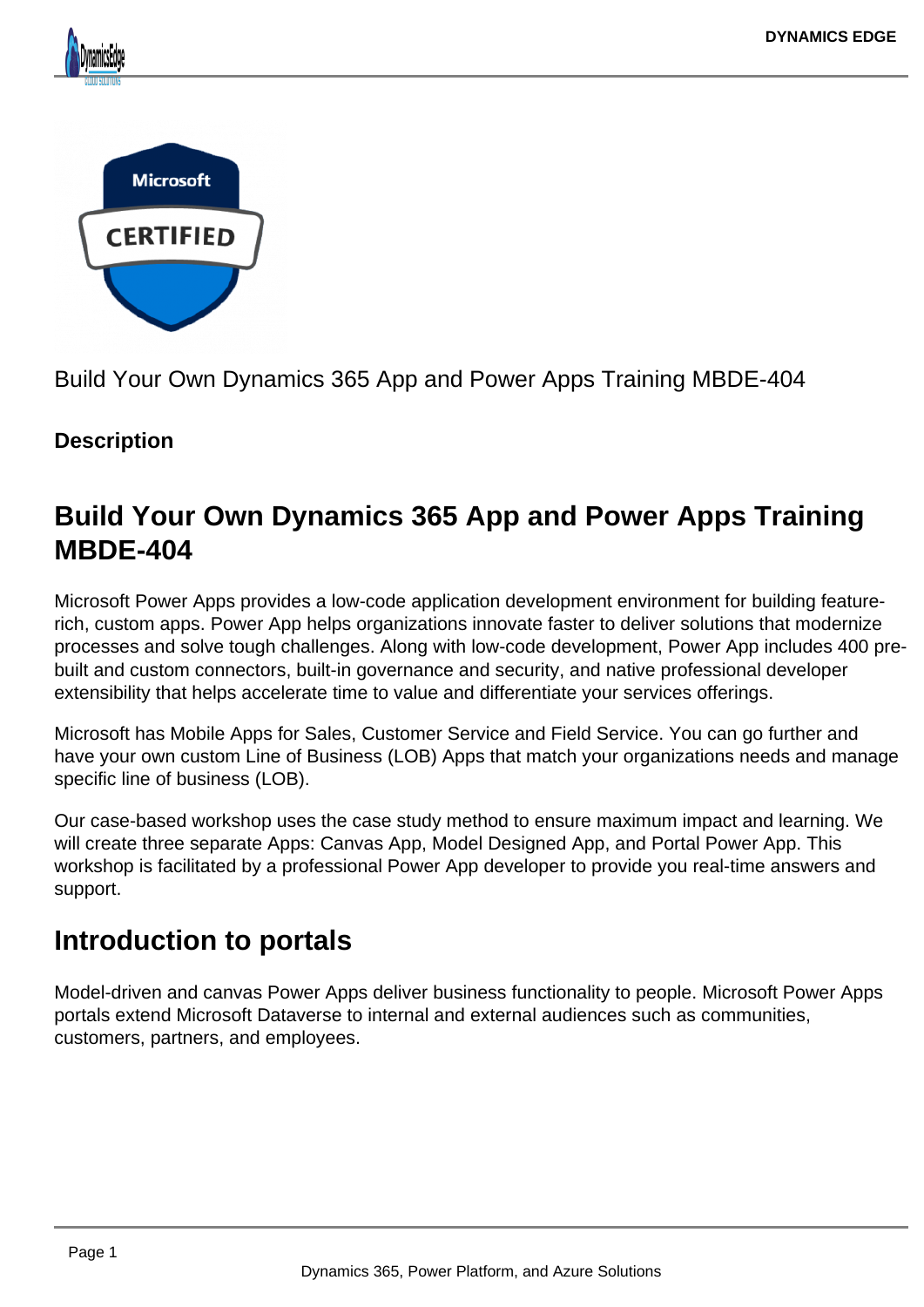

Power Apps portals come with a variety of preconfigured portal solutions that target diverse audiences. Starter portals have many features that add value to the Microsoft Dynamics 365 service apps. The following sections explain how these features help modern businesses engage a modern audience.

# **Modern audience**

People have various experiences with customer service support, both positive and negative. Frequently, customer service support experiences involve being put on hold for a long time and waiting for a customer service agent to answer the call. Another negative experience might involve writing a letter, mailing it, and waiting without any expectation of a reply. Customer service support experiences should be positive and convenient. Rather than being put on hold, most people would prefer to use selfservice capabilities on the company's website, where their issue will be sent directly to the supplier's knowledge base for the products and services. Similarly, instead of writing a letter, people can engage in the online community forum and get instantaneous answers from other users who are sharing their related experiences.

Portal capabilities empower the majority of online consumers who prefer to find answers on their own through self-service and community options. By using Power Apps portals, you can provide them with a branded, personalized, self-service experience. Portals help you provide an organized, searchable knowledge base to deliver consistent, up-to-date answers and community experience for peer-to-peer support and direct interaction with your subject matter experts. Additionally, portals provide simple navigation with seamless transitions between self and assisted support.

Out-of-the-box mobile optimizations for portal and knowledge articles ensure that customers can get the help that they need, any time and from any device.

Consumers are a major driver of this trend:

The majority of global consumers now expect brands and organizations to offer a self-service portal.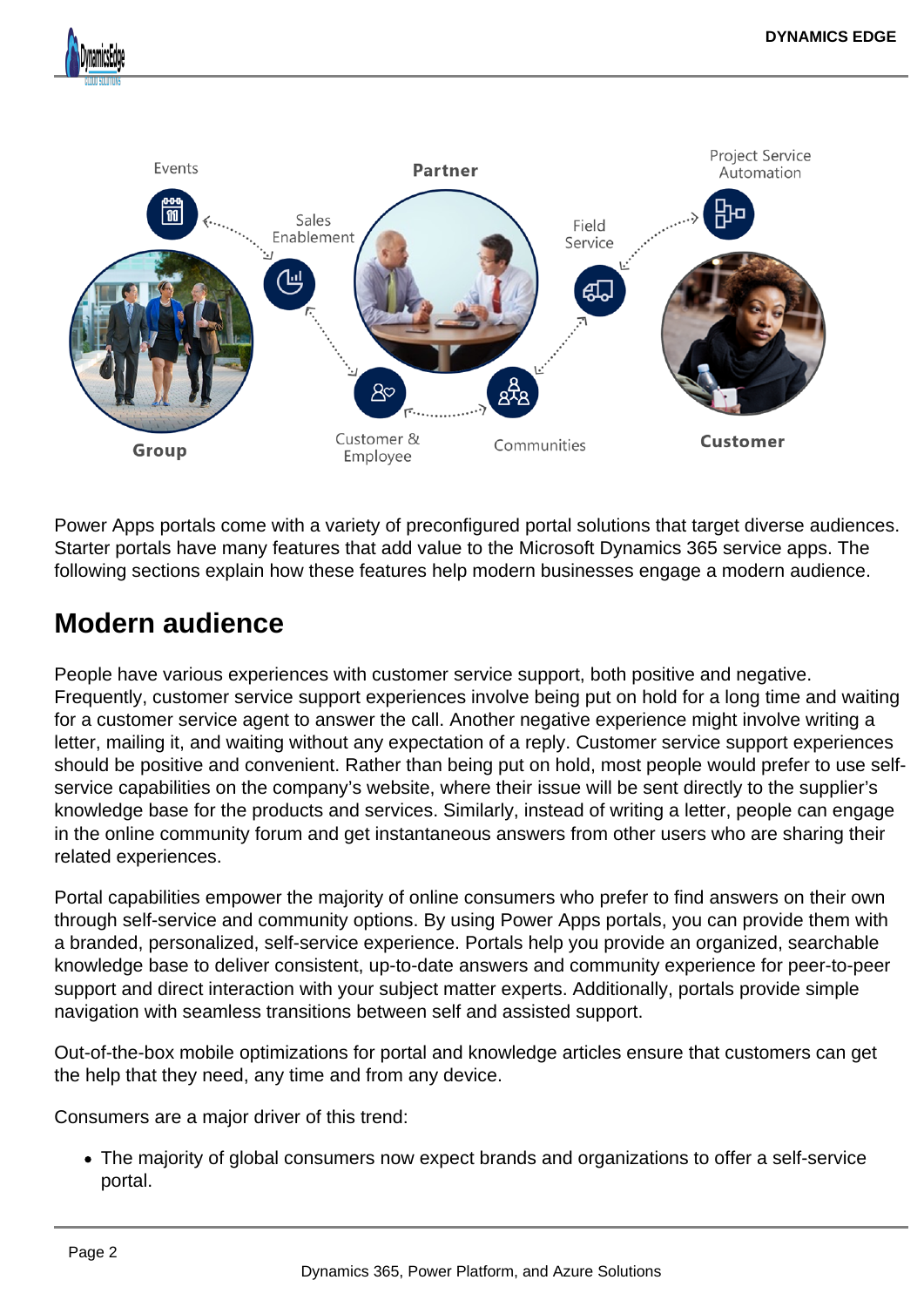

- Nearly one-third of consumers keep in touch with brands they've done business with to make sure that they are getting the most out of their purchase.
- Half of the consumers are using multiple channels to stay connected, including web, mobile, telephone, social, and self-service channels. Often, consumer use many channels for a single support experience.

Providing a web portal interface takes advantage of these user trends and brings any type of engagement, including partner, group, and employee scenarios, that directly accesses Dataverse to create a modern connected experience for external users and internal business operations.

# **Modern business**

Your business is already using Power Apps. Consider the additional capabilities that using Power Apps portals can deliver:

- **Provide self-service support** When your business is growing, rather than having to employ extra staff in call centers, you could use Power Apps portals to add self-service capabilities to your website so that your customers can search knowledge articles, engage with other customers, find answers, and create support cases when needed (that go directly into Dynamics 365 Customer Service), all without a single interaction from your resources.
- **Build a sales pipeline** When a lead fills out a **Contact us** form on your company website, this information is recorded in Dynamics 365 Sales where the record can become part of your sales pipeline automatically.
- **Empower employees** When an employee needs a new computer, they can fill out an online form, where the information will be recorded in Dataverse so the helpdesk staff can immediately access and process this information.
- **Engage mobile workforce** Empower agents on any device, wherever they work. Field technicians can process and complete work orders in the column, instantly updating Dynamics 365 Field Service.

# **Power Apps portals capabilities**

Power Apps portals are built on top of Dataverse. This architecture comes with a major benefit. All the differentiating features of model-driven Power Apps are the features of Power Apps portals as well, including:

- Centralized management
- Common Data Model
- Roles and permissions
- Forms and views
- Business rules
- Declarative workflows and actions
- Plug-in architecture
- Integration with other services
- Dataverse extensibility
- Audit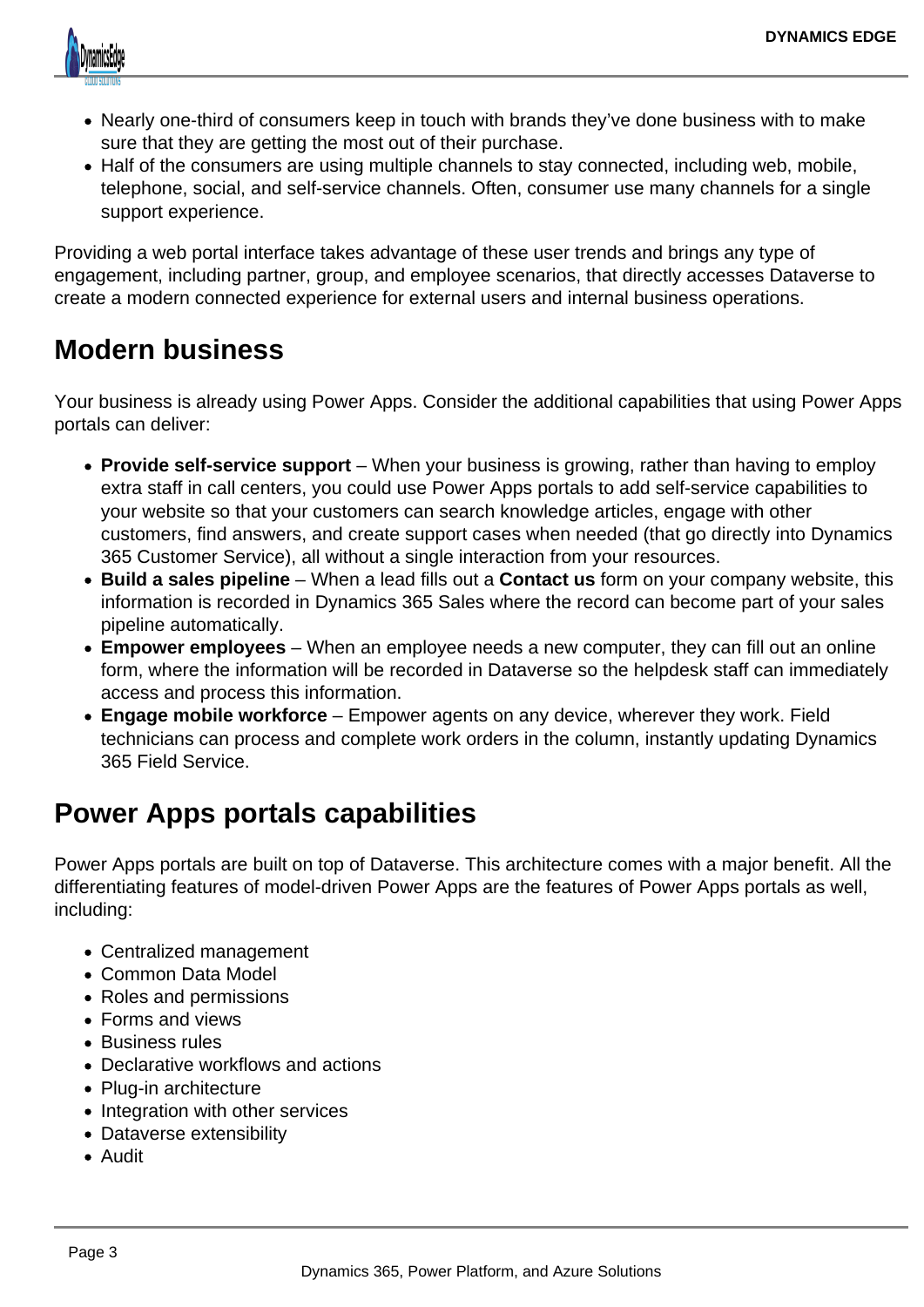

Power Apps portals deliver a complete content management system out of the box, with all content stored in Dataverse. As a result, content can be edited through the portals studio and also directly by using the Portal Management app. Additionally, the robust Dataverse security model can help secure the content.

The following table describes the key capabilities of Power Apps portals.

| <b>Capability</b><br>icon | <b>Capability</b>    | <b>Description</b>                                                                                                                                                                                                                                              |
|---------------------------|----------------------|-----------------------------------------------------------------------------------------------------------------------------------------------------------------------------------------------------------------------------------------------------------------|
|                           | <b>Content</b>       | Seamless, responsive, and customizable web design for any user on<br>any device. Full tracking and context are available because<br>Dataverse is the operating system for all interactions.                                                                     |
|                           | <b>Functionality</b> | Quickly build more secure, functional websites to interact with<br>Dataverse with no coding required. Track customer interactions<br>across all channels and capture them in a custom Power Apps or<br>Dynamics 365 instance.                                   |
|                           | <b>Extensibility</b> | Use powerful Microsoft Power Platform business processes that are<br>natively extended through the web front end. Integrate portals with<br>other systems like SharePoint or Power BI. Extend portals with<br>custom development to cater to complex scenarios. |
| 扂                         | <b>Security</b>      | All data that is used to build portal content is protected more through<br>Dataverse security model. Power Apps portals extend this model to<br>help secure and tailor the content for the target audiences who are<br>not Basic Users.                         |

## **Course Outline**

## **Module 1: Dynamics 365 Apps**

- Power Apps
- Custom Power Apps
- Examples of Line of Business Apps
- Dynamics 365 Sales & Service Apps
- Dynamics 365 Finance Apps
- Power BI Apps
- Dynamics and Microsoft Software Apps

## **Module 2: The Power Apps Universe**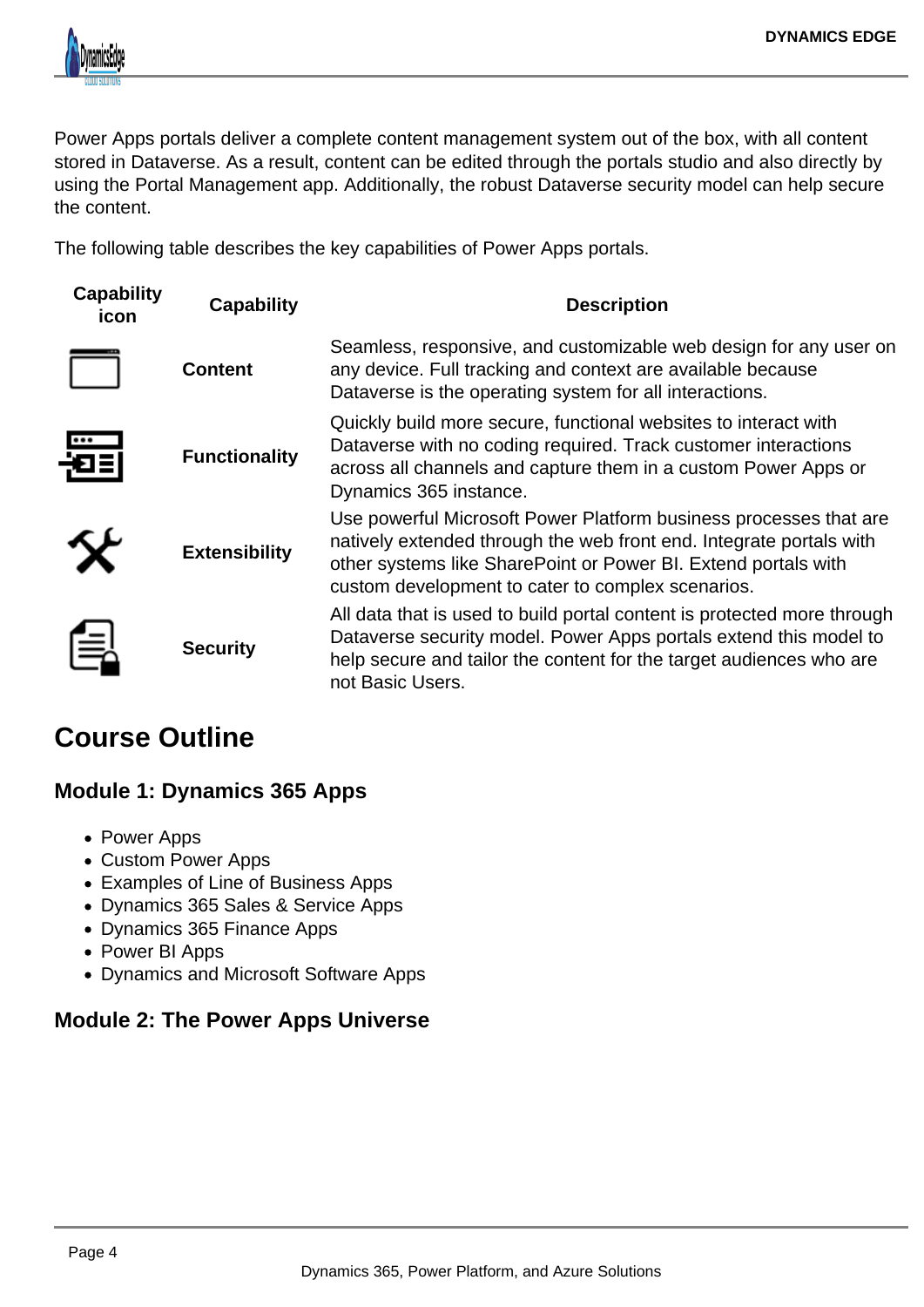

- Canvas Apps
- Model-driven apps
- Common Data Service
- Common Data Model
- Data Connectors
- Custom connectors

## **Module 3: Building A Canvas Power Apps**

- Create a Canvas App
- Add a Gallery
- Connect a Data Source
- Create a Compare Screen
- Deploy and Run Your App

#### **Module 4: Dataverse**

- The Dataverse Entities
- Entity relationships Fields
- Apply business logic Solutions
- Security

### **Module 5: Building a Model Driven App**

- Create a Model Driven (data model structured) App
- Understand app components
- Create and design app forms
- Apply business logic
- Create and manage app views
- Use the following; charts
- Dashboards
- Custom controls
- And lastly, use themes for branding
- Share an app
- Distribute an app

## **Module 6: Building A Portal Power Apps**

- The types of Portals
- Customer Self-Service
- Community
- Partner
- Employee Self-Service
- Custom Portal
- Creating a Portal App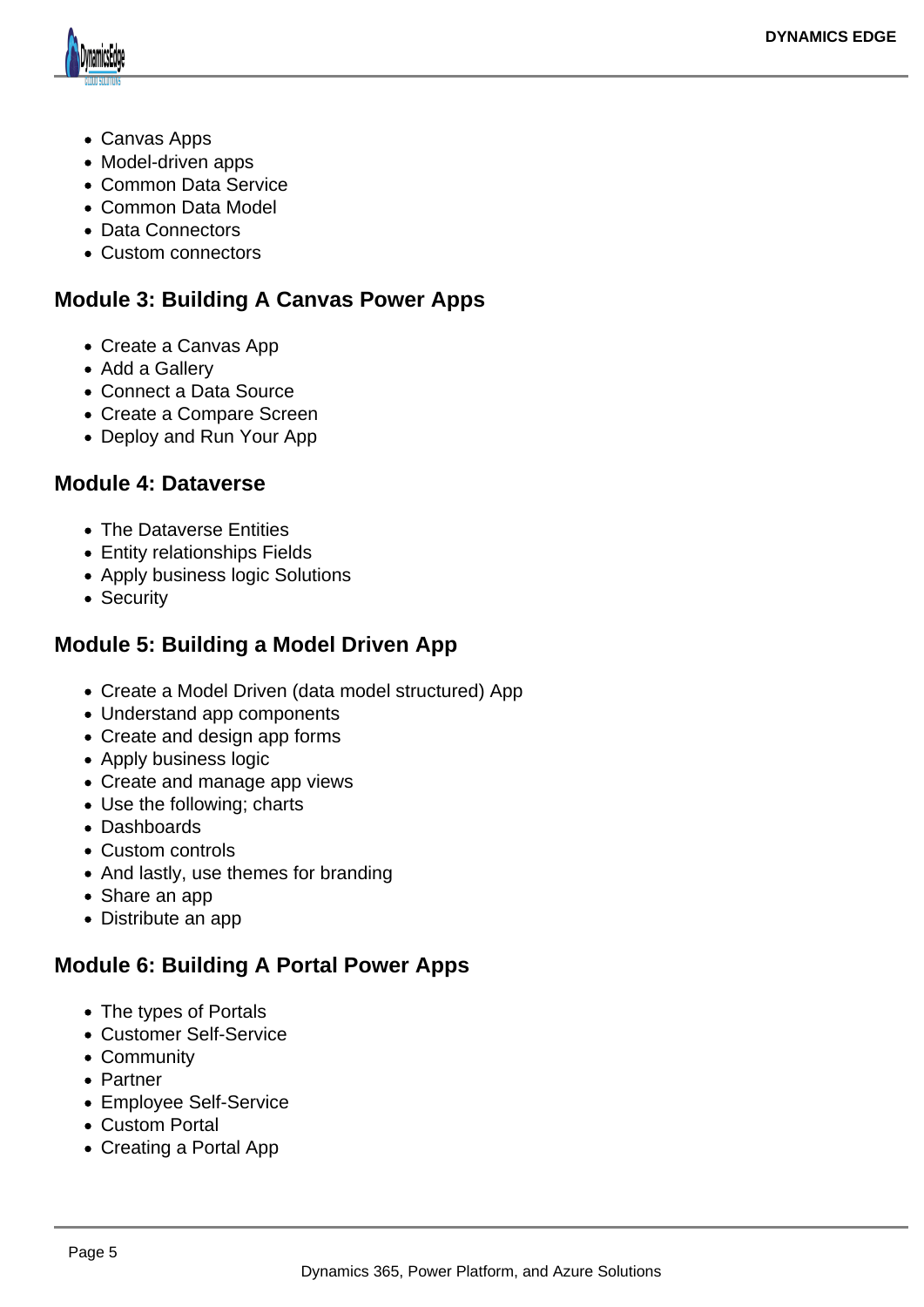Module 7: The Power BI Service

• Power BI, reports and brief overview about how they can be used in a Power App

Module8: Extend canvas apps

- Extend canvas apps
- Custom connectors
- Integrate into websites and other services
- Develop offline-capable apps

Module 9: Extend model-driven apps

- Extend model-driven apps
- Customize entity forms and views
- Build custom components (Power Platform component framework)
- Customize visualizations and dashboards
- Apply business logic using client scripting
- Customize commands and ribbon
- Create, manage, and publish app

#### Module 10: Best Practices

- Best Practices
- User Interface Standardization
- Have a "Loading" button
- Use Pop-Up Information Boxes

#### Module 11: Power Apps Workshop

Course Review

#### Related Courses:

[DA-100 Analyzing Data with Microsoft Power BI](https://www.dynamicsedge.com/product/da-100-analyzing-data-with-power-bi/)

[PL-200 Microsoft Power Platform Functional Consultant](https://www.dynamicsedge.com/product/pl-200-power-platform-developer-and-consultant/)

[PL-600 Microsoft Power Platform Solution Architect](https://www.dynamicsedge.com/product/pl-600-power-platform-solution-architect/)

[PL-400 Microsoft Power Platform Developer](https://www.dynamicsedge.com/product/pl-400-power-platform-advanced-developer-with-visual-studio/)

[PL-900 Microsoft Power Platform Fundamentals](https://www.dynamicsedge.com/product/pl-900-microsoft-power-platform-fundamentals/)